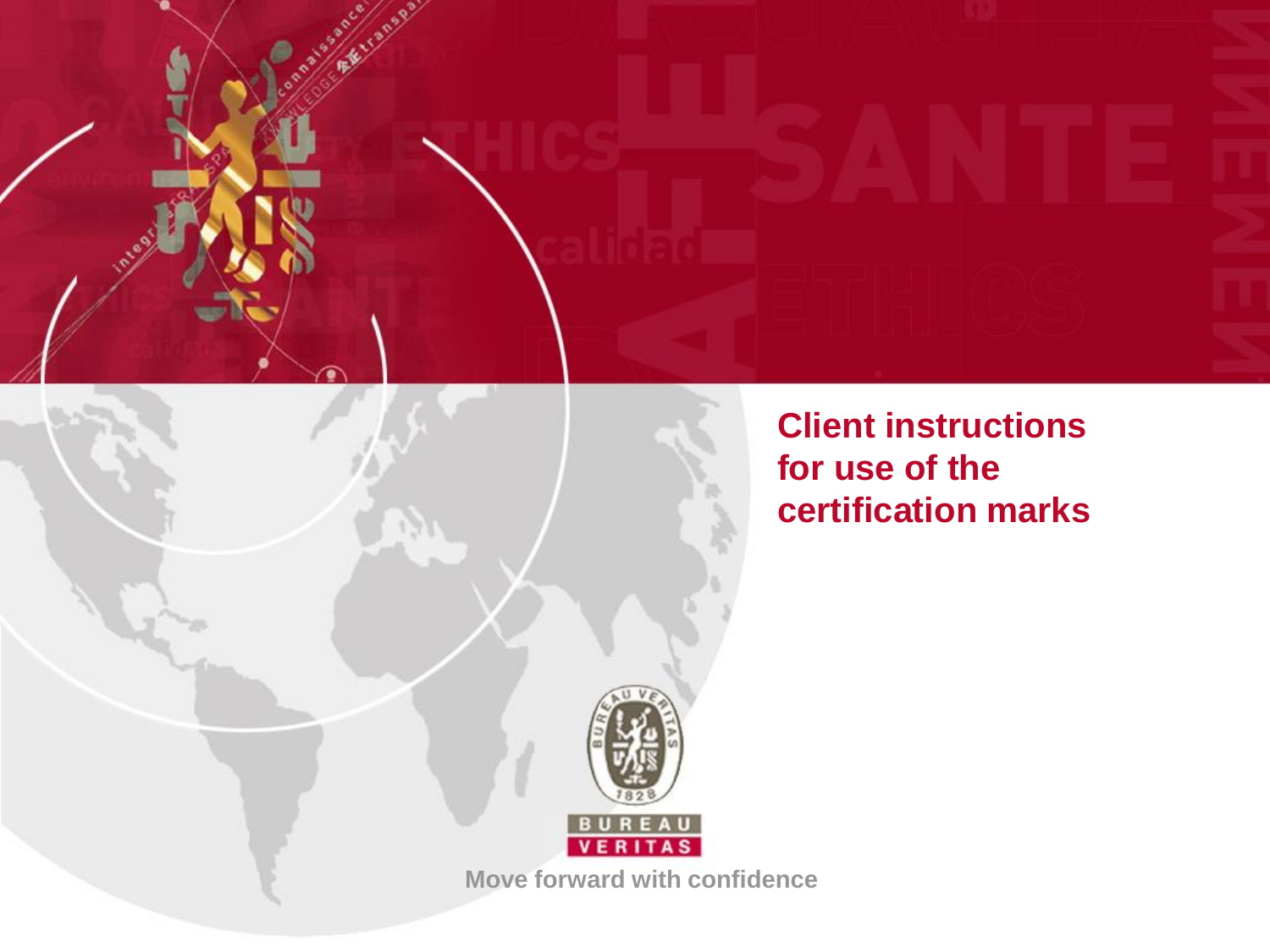

- **Introduction**
- **Introducing the certification marks**
- **Using the certification marks**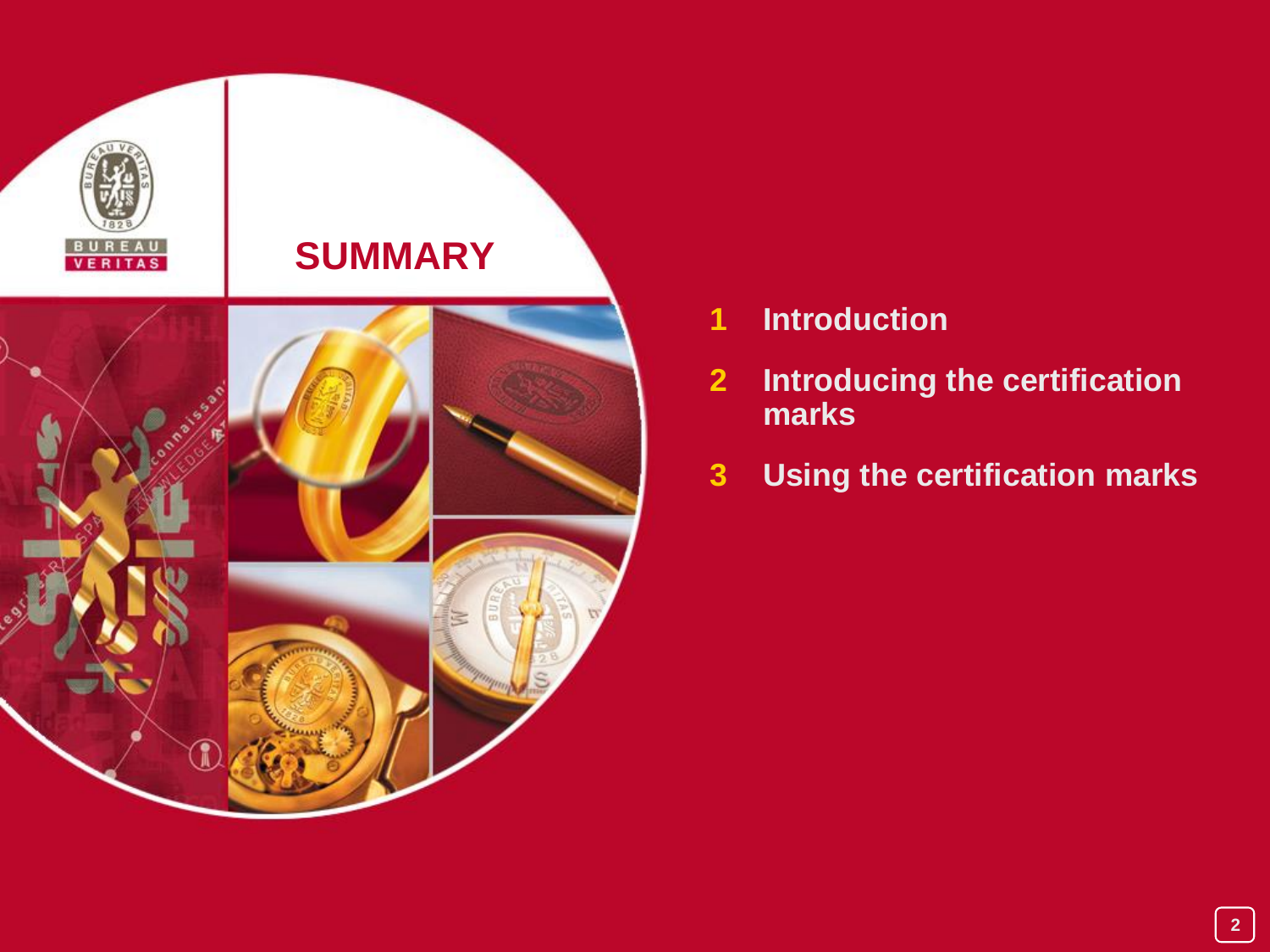

## **> INTRODUCTION**

| <b>1.1 CONGRATULATIONS</b>                     | p <sub>4</sub> |
|------------------------------------------------|----------------|
| <b>1.2 BUREAU VERITAS CERTIFICATION POLICY</b> | p 5            |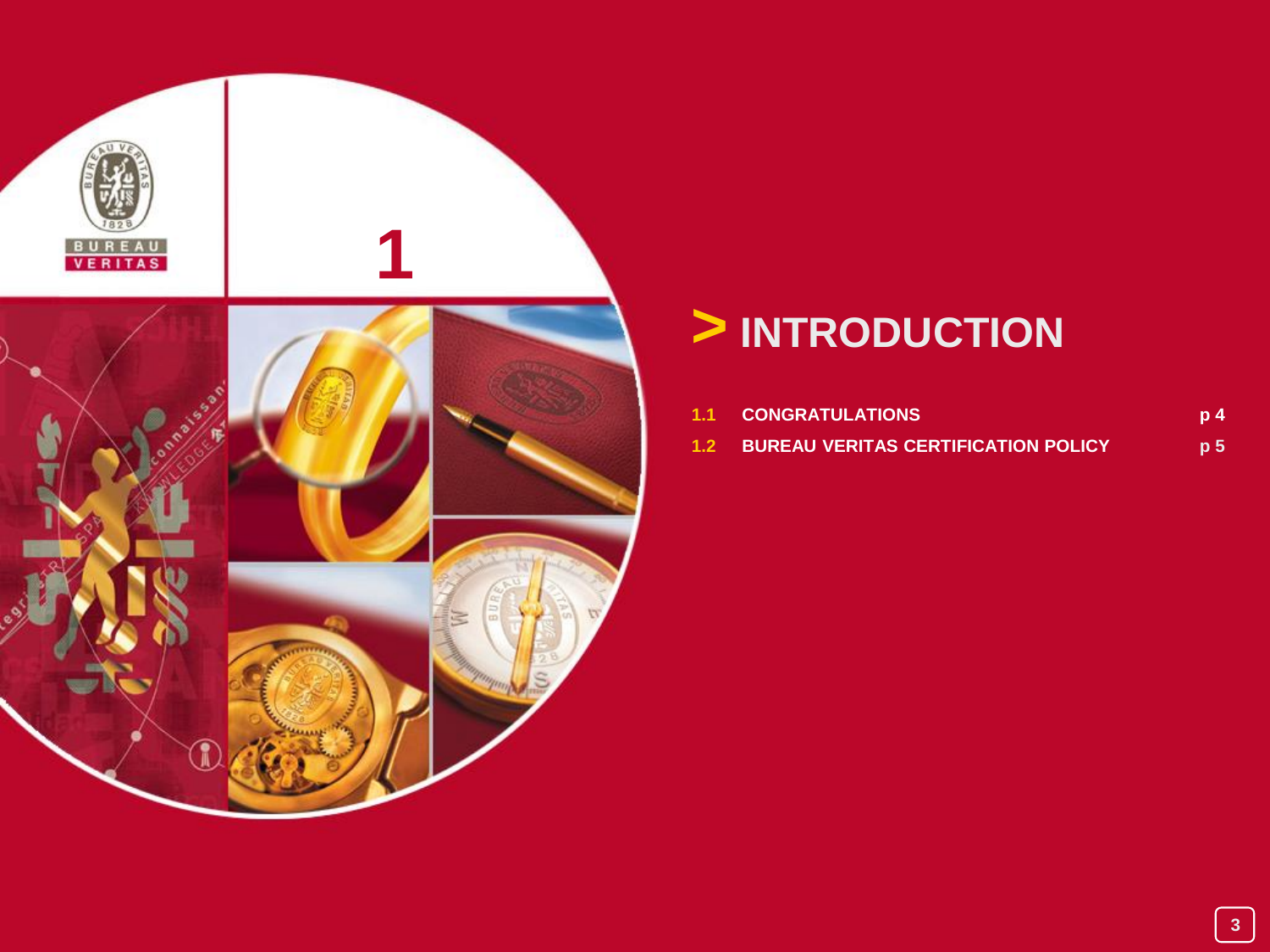### **Congratulations!**

- **Your Bureau Veritas Certification certificate is a valuable asset. Not only does your certification demonstrate your achievement and continued commitment to conduct your business in a thoroughly professional and consistent manner, but your Bureau Veritas Certification certification is recognized as a symbol of excellence worldwide.**
- **Bureau Veritas Certification strongly supports you in promoting this achievement to the full extent through the use of the Bureau Veritas Certification certification mark on your brochures, company vehicles, signs and flags, stationery, etc.**
- **These guidelines have been developed to help you promote your certification while ensuring that the rules for use of certification marks are communicated to our clients. This allows Bureau Veritas Certification's clients to take full advantage of using the Bureau Veritas Certification certification mark to promote their worldclass management system.**
- **As with any issues having to do with your certification, if you have any questions, please feel free to discuss these with Bureau Veritas Eesti OÜ.**
- **Our entire organization is dedicated to providing our clients with firstclass service and world-class recognition of their management systems.**

**With best regards,**

### **Bureau Veritas Eesti OÜ**

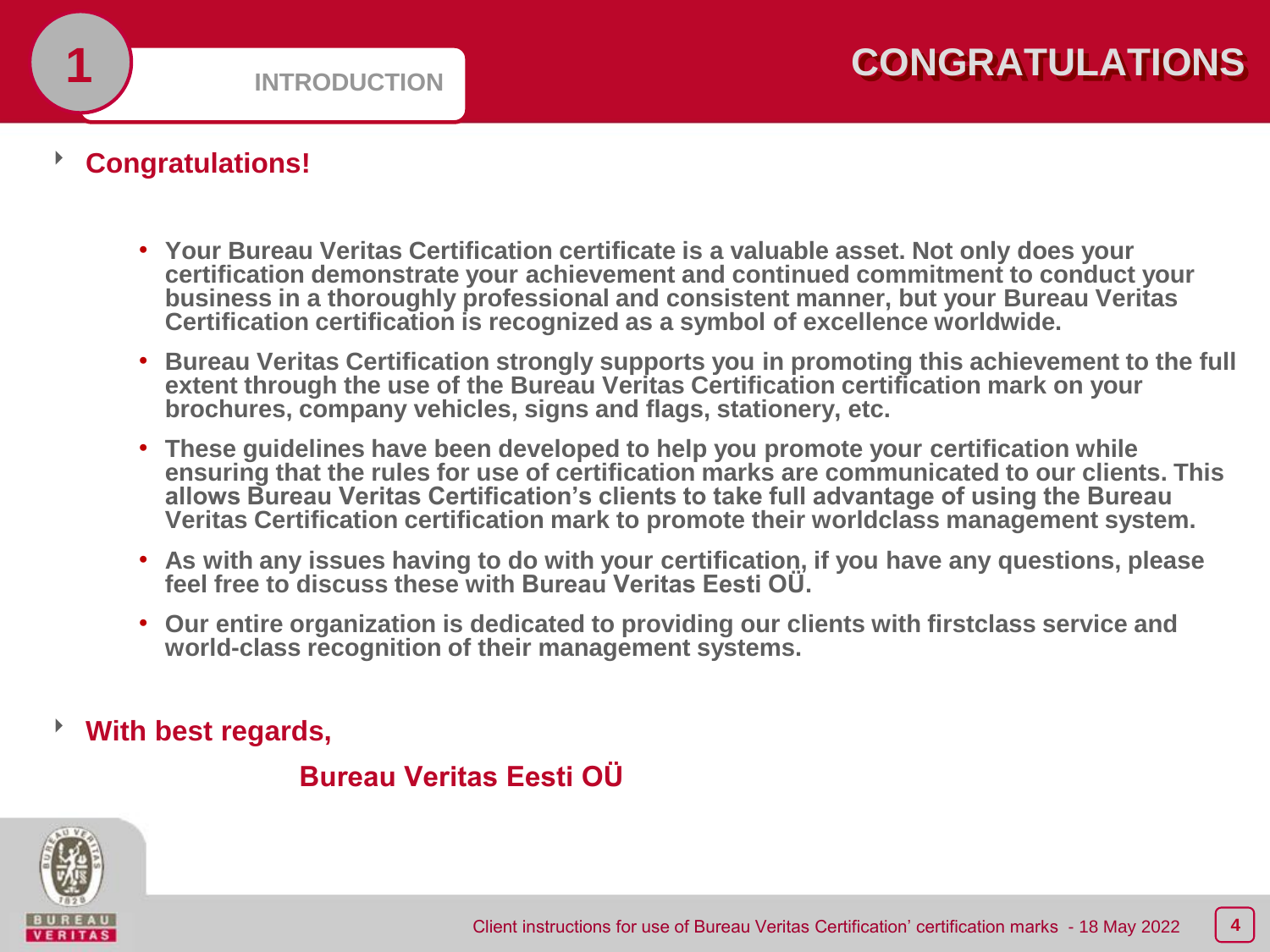

## **BUREAU VERITAS CERTIFICATION POLICY**

### **1.1**

. To all certified clients will be sent with electronic certificates also certifiaction marks. You are allowed to use only theese certification marks, for which standard(s) you have signed the contract and you have valid certificate. If you have any questions regarding certification marks, **please contact us: tallinn@bureauveritas.com**

### **1.2**

• **Clients certified by Bureau Veritas Certification (I.E. who have obtained a Bureau Veritas Certification certificate) are free to use Bureau Veritas Certification certification marks for communication purposes.**

### **1.3**

• **These certification marks are associated only with Bureau Veritas Certification certification services, and not with other services of the Bureau Veritas Group such as product testing or training etc.**

### **1.4**

• **Where the word "certification mark" is used in this document, it also covers the certificate reports and other associated documentation which must not be used in a misleading manner or bring Bureau Veritas Certification into disrepute. Any promotion of the management system must be clear as it is not acceptable to imply that it is the product that is certified.**

### **1.5**

• **The certification mark can be used with or without reference to the certificate number. The value of adding the certificate number is that this adds credibility and traceability to the certification mark.**

### **1.6**

- **The Bureau Veritas Certification logo may not be displayed on laboratory test, calibration or inspection reports or certificates.**
- **1.7 Bureau Veritas Certification certification marks may not be applied to products or primary packaging materials intended for consumer communication or use. However, for those organizations wishing to demonstrate that products have been manufactured under their certified ISO 9001 or ISO 14001 management system, the marks may be used on secondary or transit packaging (i.e. not normally viewed by the consumer) with an appropriate product statement(s) (as illustrated on page 13). Please note that it is allowable to make a generic statement on primary packaging, but the use of the Bureau Veritas Certification logo is not allowed.**

### **1.8**

• **Bureau Veritas Certification is required to ensure that certified clients use the Bureau Veritas Certification certification mark in accordance with relevant national and international criteria. These criteria ensure that the mark is not used in a way that may cause confusion or be misleading to the organizations and individuals that purchase goods and services from certified companies.**

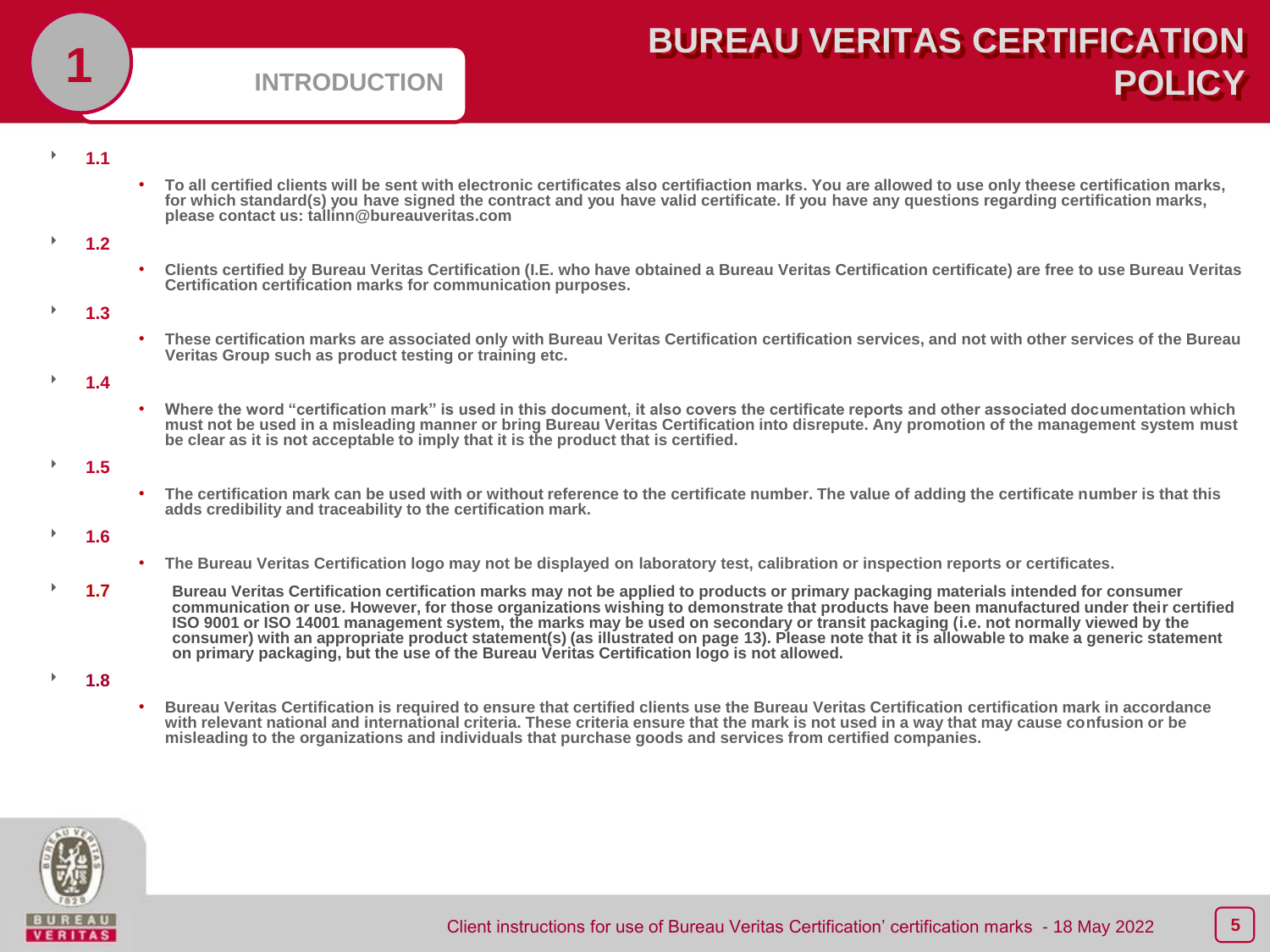

## **> INTRODUCING THE CERTIFICATION MARKS**

| <b>2.1 CONSTRUCTION</b>                          | p <sub>7</sub> |
|--------------------------------------------------|----------------|
| 2.2 PROTECTION ZONE & MINIMUM SIZE               | p8             |
| <b>2.2 CERTIFICATION MARKS COLORS</b>            | p <sub>9</sub> |
| 2.2 COLOUR REFERENCES ON VARIOUS BACKGROUND p 10 |                |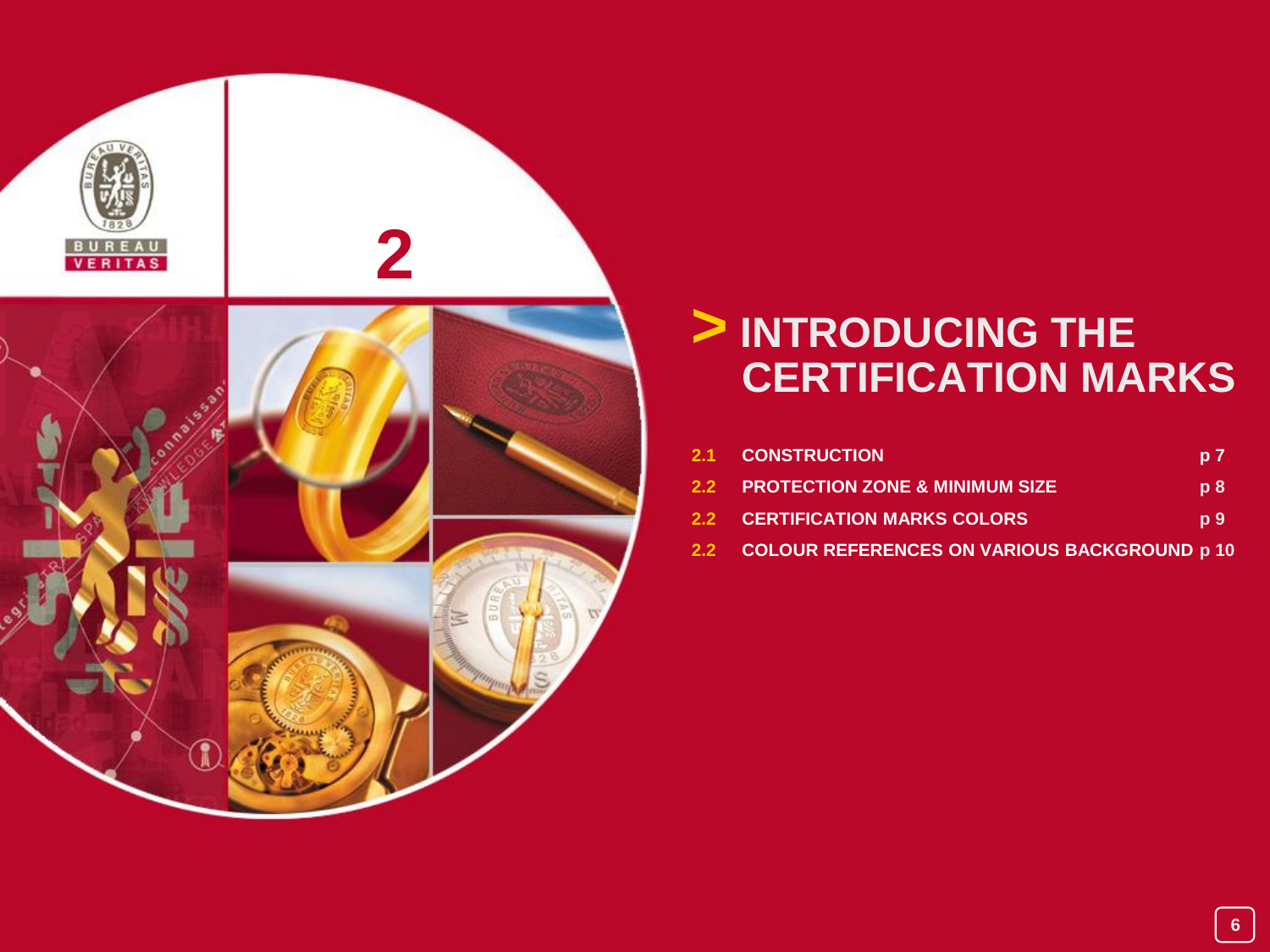## **CONSTRUCTION**

### **GENERAL LAYOUT**

### **STANDARD REFERENCE 1**

- It will be adapted to name the standard on which the client is certified. This is the ONLY part of the certification mark that is modifiable with the certificate number.
- Font: Univers Bold Condensed (or other similar font)

### **2**

#### **CERTIFICATE NUMBER**

- To be personalized by the client with its certificate number
- Font: Univers Condensed (or other similar font)

#### **SPECIFIC LAYOUT: more than one standard reference**

• When there are two standard references, they are displayed one below the other in the red band.

In case of three standard references, there have been used two different versions in the course of time:

1) standards are displayed one below the other

2) standards are separated with hyphen

Both versions are valid and allowed.

• Alternative presentation: an alternative is to display the necessary number of separate certification mark, side by side, each displaying one standard reference.







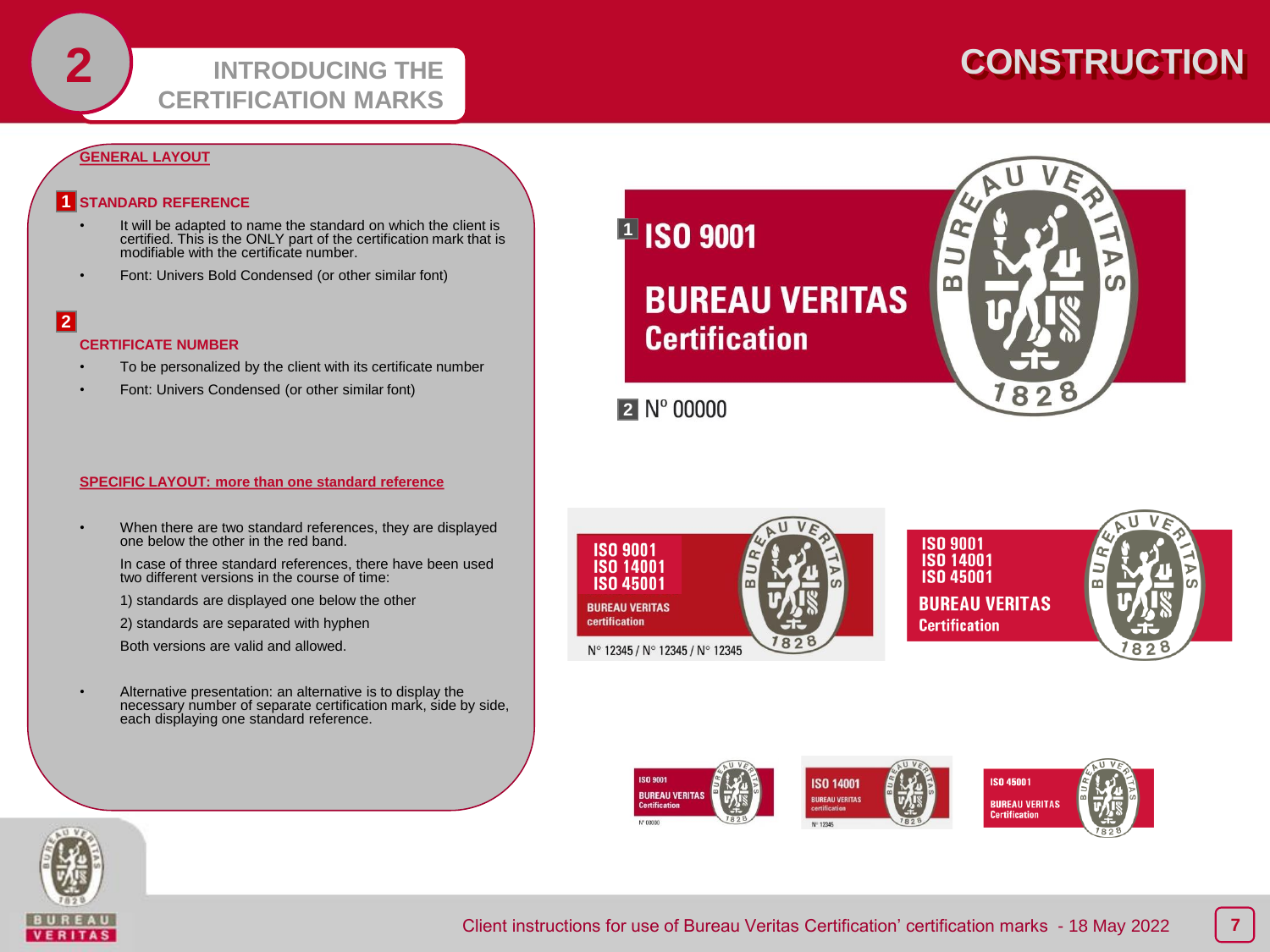## **PROTECTION ZONE & MINIMUM SIZE**

### **PROTECTION ZONE**

In order to maintain the visual integrity of the logo, a minimum amount of free space (blank surround) must always be respected.

**INTRODUCING THE** 

**CERTIFICATION MARKS**

The protection zone, as shown on this page, must never include any<br>other text, graphic element or visual and be left blank (containing no external items).

The strip for the protection zone is the same width (a) as the distance between the bottom of the seal and the bottom of the red band.



#### **MINIMUM SIZE**

The minimum height of the logo is **12 mm** (b).



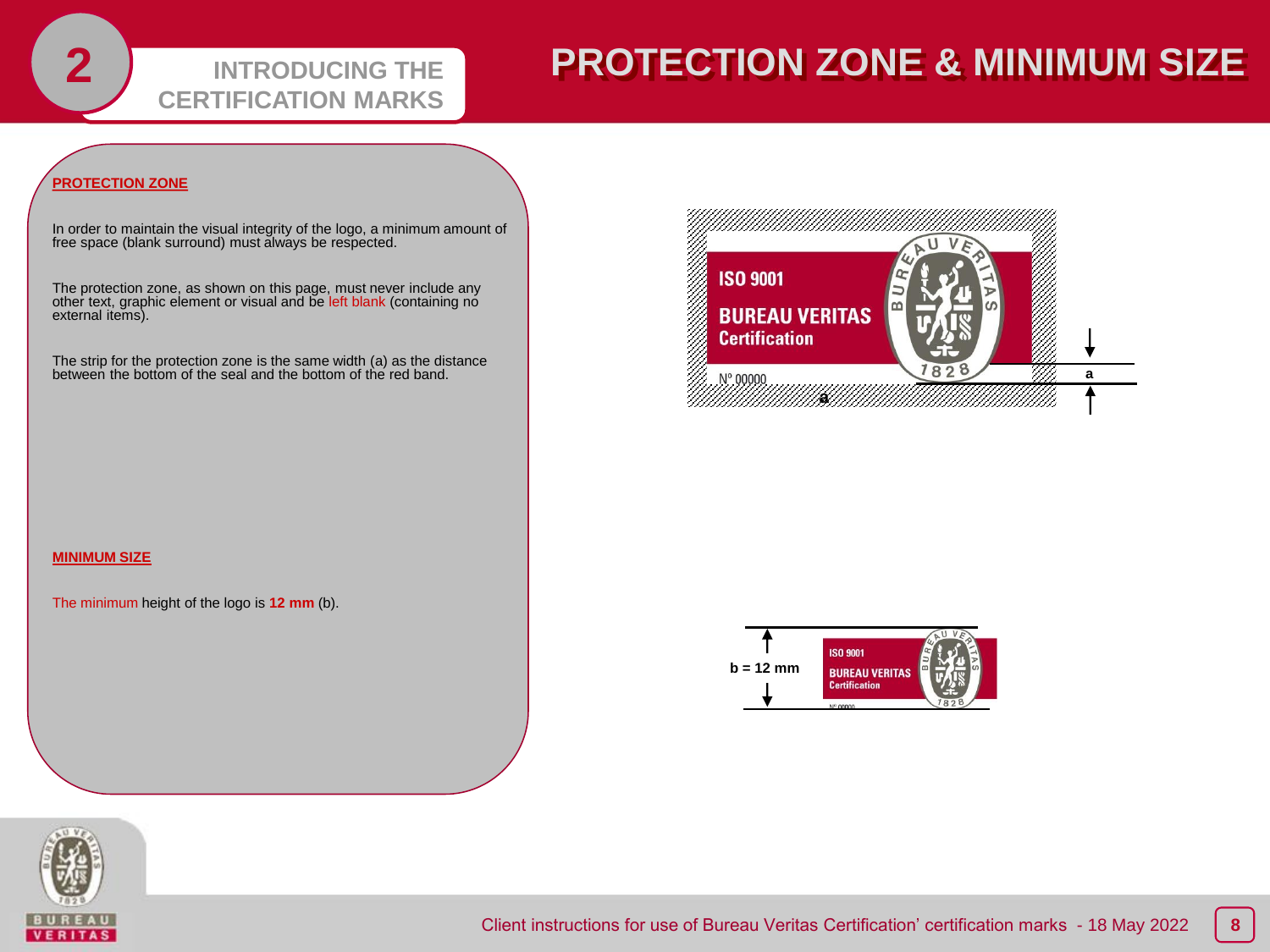### **INTRODUCING THE CERTIFICATION MARKS**

## **CERTIFICATION MARK COLORS**

### **COLOUR PRINTING**

The Bureau Veritas certification mark is printed in two colours:

- Pantone 404 C grey,
- Pantone 200 C red.

**These two reference colours must be respected exactly, unless technical constraints or printing on coloured backgrounds make this impossible**.

However if the size of the logo or printing limitations make it too difficult to identify the colours properly, it is preferable to print the whole logo in black (see here-after).

#### **SINGLE-COLOUR PRINTING**

In some cases, it can be necessary to print the Bureau Veritas certification mark in one single-colour.

The indiscriminate choice of a colour would detract seriously from the consistency of our image.

The choice therefore has to be limited to:

• black,

• or white.

The choice of colour will depend on the background colour (see next page).





| <b>Pantone</b>        | 200 C        | 404 C          |
|-----------------------|--------------|----------------|
| <b>CMYK</b>           | 0/100/75/15  | 0/0/20/70      |
| <b>RAL Farbfinder</b> | 030/40/60    | 075/50/10      |
| <b>RGB</b>            | 176/0/45     | 104 / 102 / 92 |
| <b>TSL</b>            | 345/100/69   | 50/12/41       |
| Lab                   | 44 / 69 / 41 | 43/0/7         |
| <b>HTML (websafe)</b> | B0002D       | 68665C         |





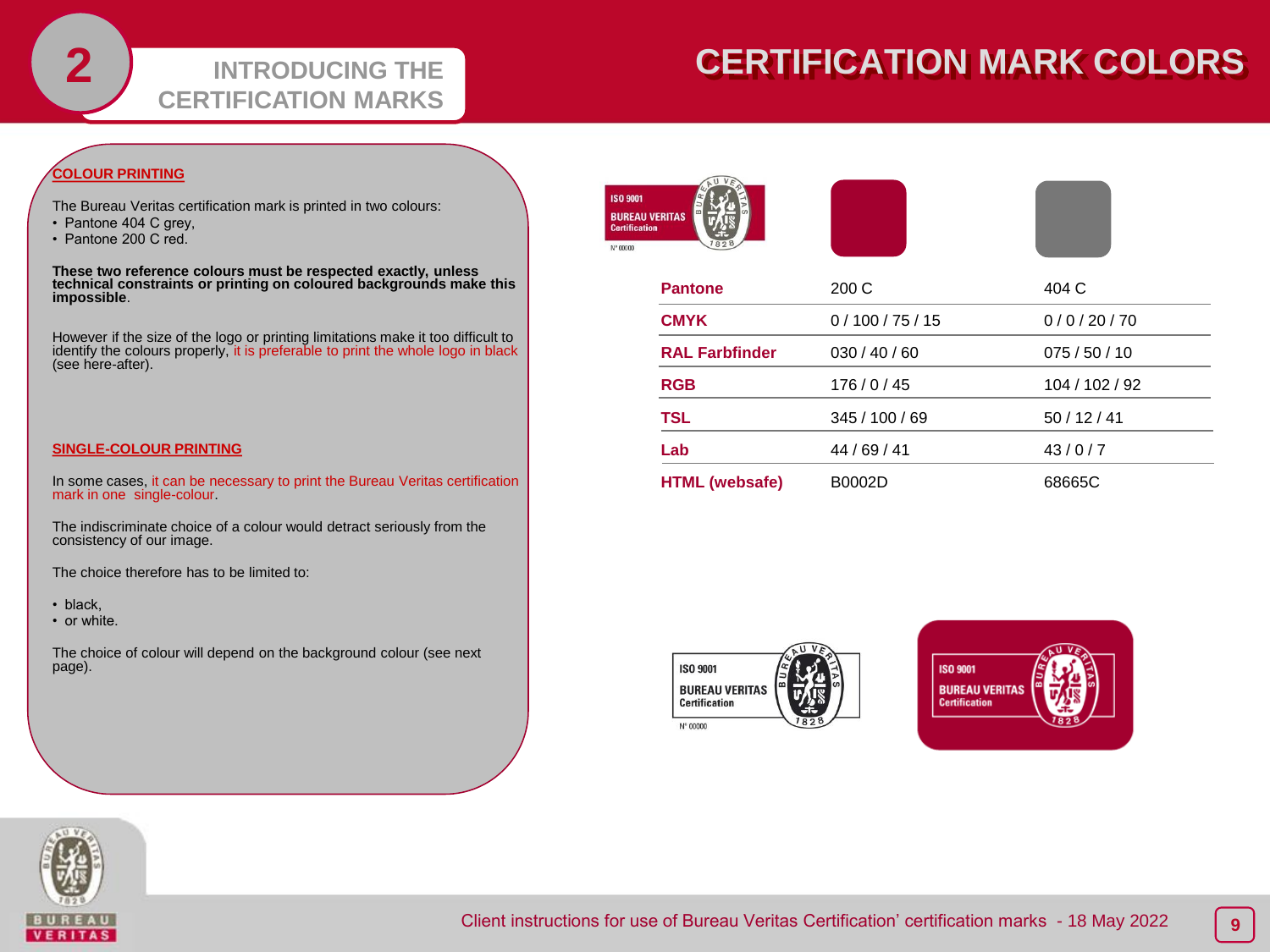### **INTRODUCING THE CERTIFICATION MARKS**

## **COLOR REFERENCES ON VARIOUS BACKGROUND**

### **PRINTING ON A WHITE BACKGROUND**

The colours of red and grey for the certification mark are shown to best advantage when printed on a white background; This is always to be given preference.

#### **PRINTING ON A CORPORATE COLOURS BACKGROUND**

On backgrounds in Corporate colours (grey or red), the certification mark must always be in white.

#### **PRINTING ON OTHER COLOURED BACKGROUND**

However, technical constraints (e.g. press publications, or printing on objects) may require recourse to different approaches.

When using colures backgrounds, the choice of the certification mark colour must be decided case by case. The objective is to maximize visibility in relation to the background.

However, the corporate colour version should be the first choice, especially on very light background. In that case, the background of the seal and the letters in the 2 bars of the logo are white (and not transparent).

On light background, the whole logo should be printed in colours or in **Black** 

On dark background, the whole logo should be printed in white.











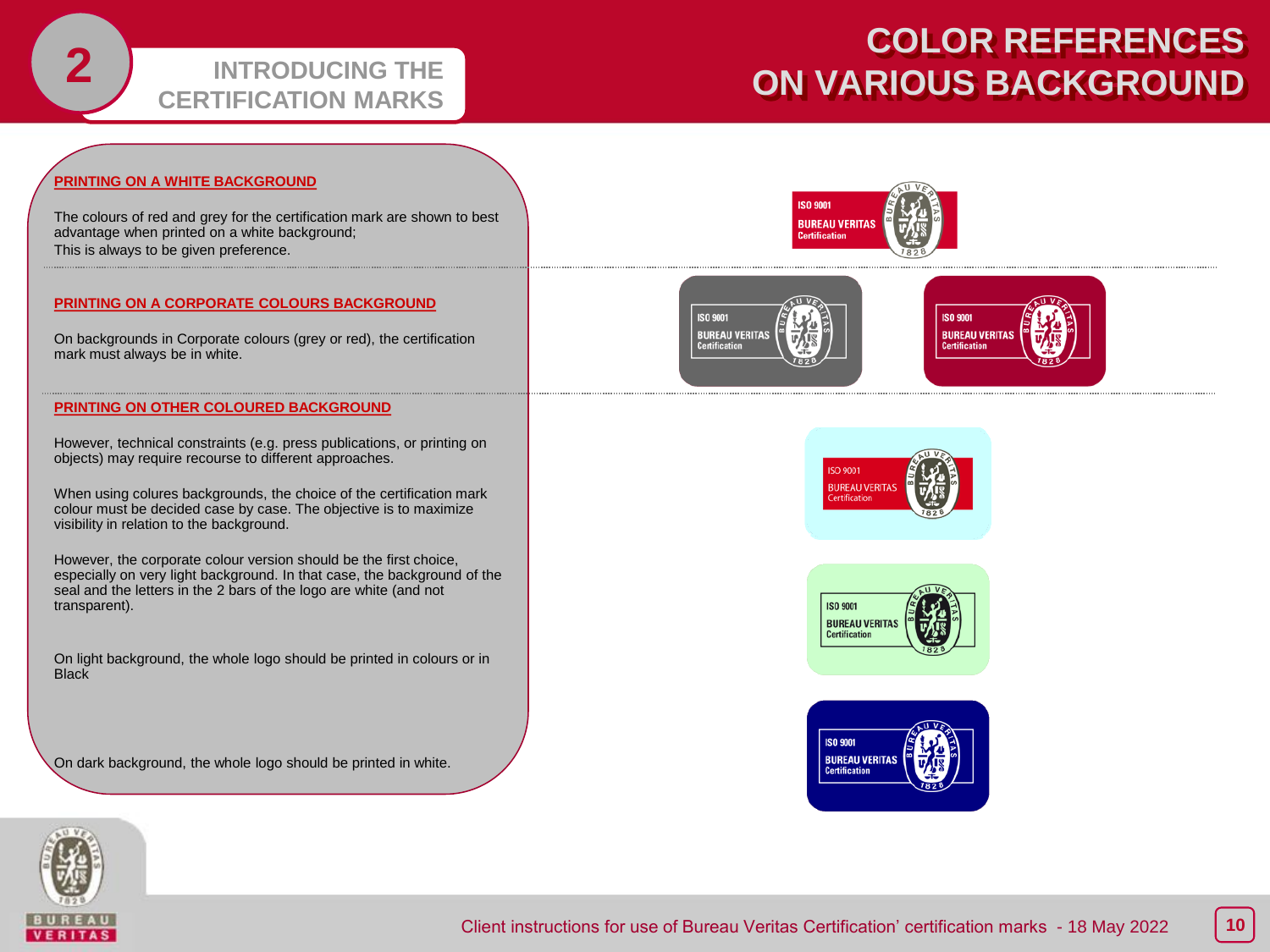

## **> USING THE CERTIFICATION MARKS**

| 3.1 RULES                 | p 12            |
|---------------------------|-----------------|
| 3.2 OVERVIEW              | p 13            |
| 3.2 EXAMPLE OF LETTERHEAD | p <sub>14</sub> |
| 3.2 EXAMPLE ON VEHICLES   | p 15            |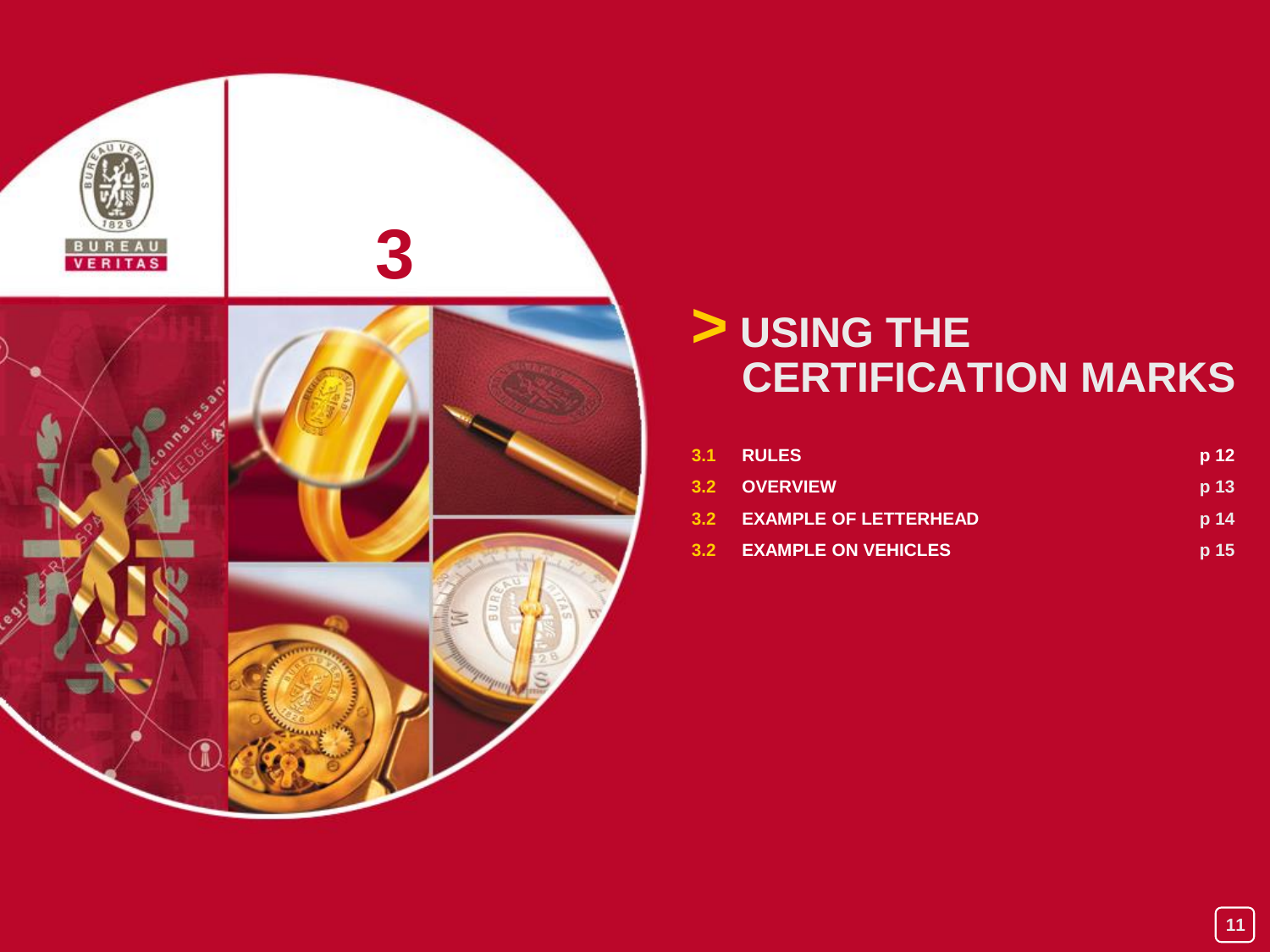### **USING THE CERTIFICATION MARKS**

### The certification mark can be applied in the following ways:

- On literature, brochures, company leaflets and reports
- In corporate advertising and website
- On company vehicles such as trucks and vans
- On company signs and flags
- On exhibition equipment and company displays
- On social media

### The table below summarizes the allowable limits for use of certification marks on product packaging.

|                                                                                                                                        | On product or product packaging<br>(display or retail)<br>packaging                                                                                                                                                                                                                                                                                                    | On larger boxes, etc.<br>used for transportation<br>of products (secondary<br>or transit packaging) | On vehicles or<br>permanent<br>structures such<br>as buildings for<br>advertisement | In pamphlets,<br>website, etc. for<br>advertisement | Social media |
|----------------------------------------------------------------------------------------------------------------------------------------|------------------------------------------------------------------------------------------------------------------------------------------------------------------------------------------------------------------------------------------------------------------------------------------------------------------------------------------------------------------------|-----------------------------------------------------------------------------------------------------|-------------------------------------------------------------------------------------|-----------------------------------------------------|--------------|
| <b>Bureau Veritas</b><br><b>Certification</b><br><b>Certification Mark</b>                                                             | Not allowed on product<br>The statement is allowed on product<br>packaging without Certification mark.<br>The statement shall include reference<br>to:<br>-identification (e.g.brand or name) of<br>the certified client;<br>- the type of management system<br>(e.g. quality) and the applicable<br>standard;<br>- the certification body issiuing the<br>certificate | Not allowed                                                                                         | Allowed                                                                             | Allowed                                             | Allowed      |
| <b>Bureau Veritas</b><br><b>Certification</b><br><b>Certification Mark,</b><br>with a Product<br><b>Statement</b><br>(see section 1.7) | Not allowed                                                                                                                                                                                                                                                                                                                                                            | Allowed                                                                                             | Allowed                                                                             | Allowed                                             | Allowed      |

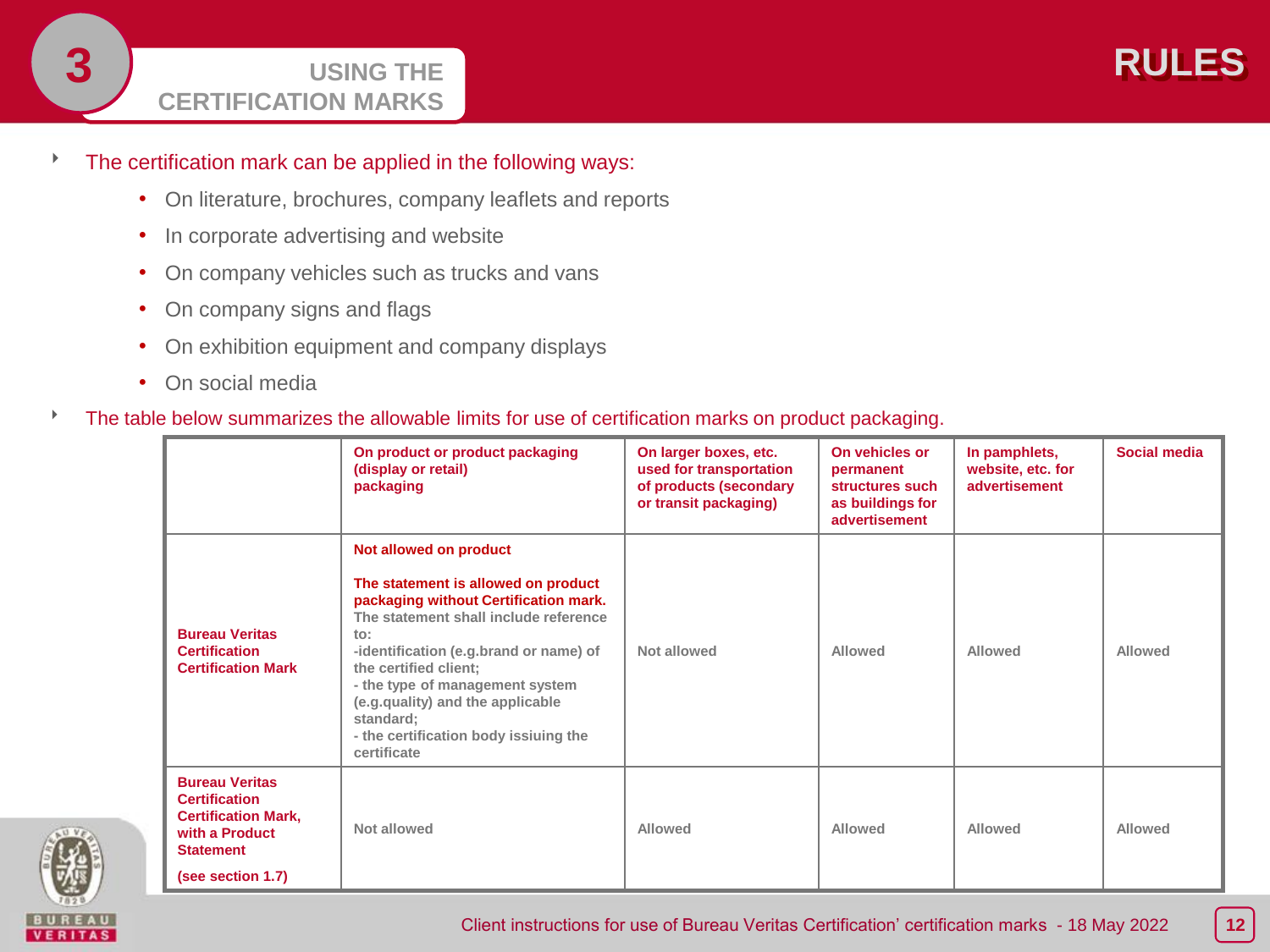

 **Specific certification marks are available for all systems. Some examples are detailed below.**



- » **Automotive Quality Management Systems - ISO/TS 16949**
- » **Environmental Management Systems – ISO 14001**
- » **Safety Management Systems – ISO 45001**
- » **Food Safety Management Systems – ISO 22000**



## **Certification mark with a product statement**

"This product has been manufactured under

the controls established by a Bureau

Veritas Certification approved

management system that conforms with ISO 9001.

Bureau Veritas Certification Certificate Number XXXXXXXXX<sup>"</sup>



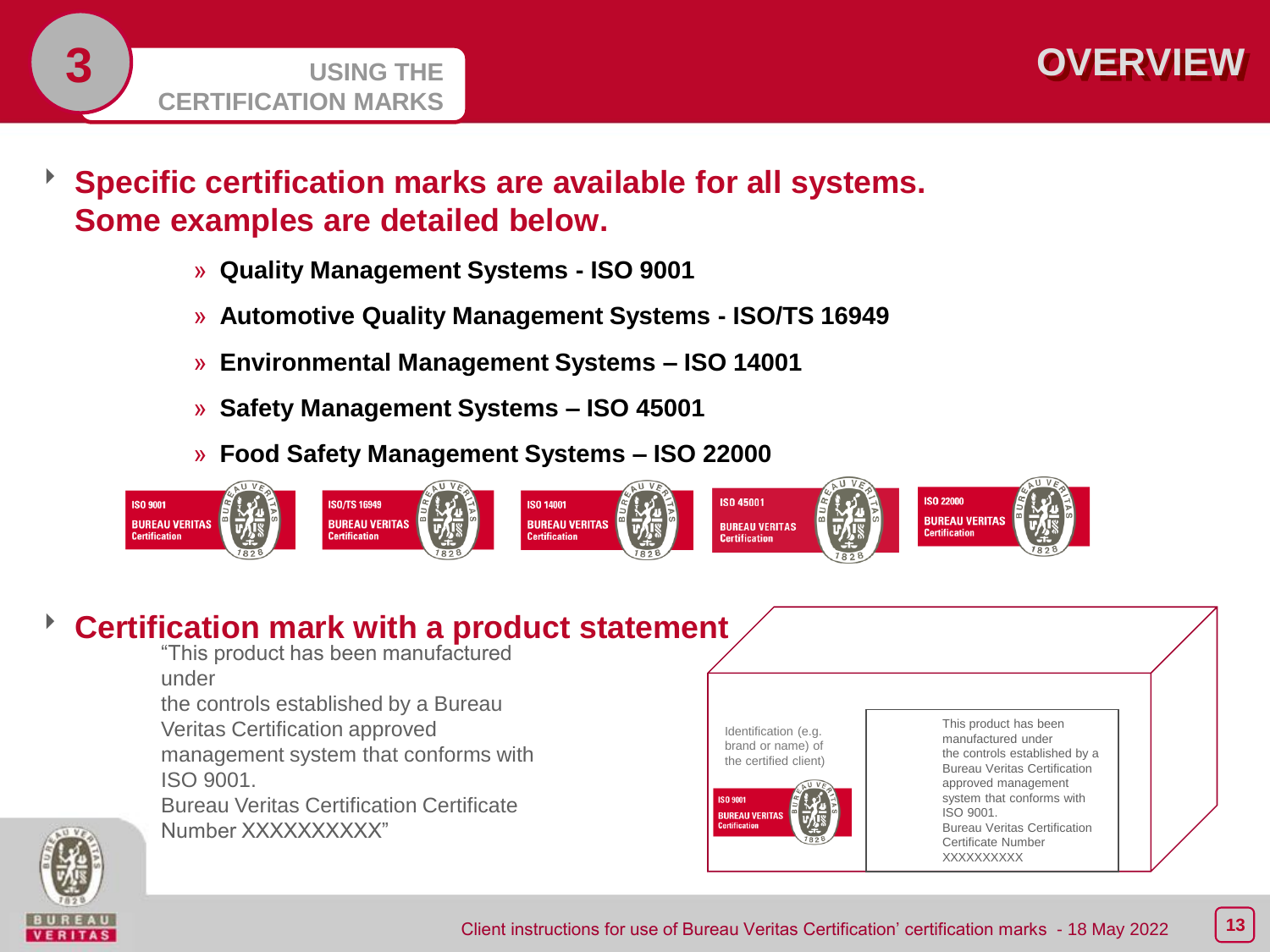



\* Our environmental management system is certified to ISO 14001 by Bureau Veritas!



**Bureau Veritas has given our** products the green stamp of approval!

You must always refer to the specific management system standard and be precise.

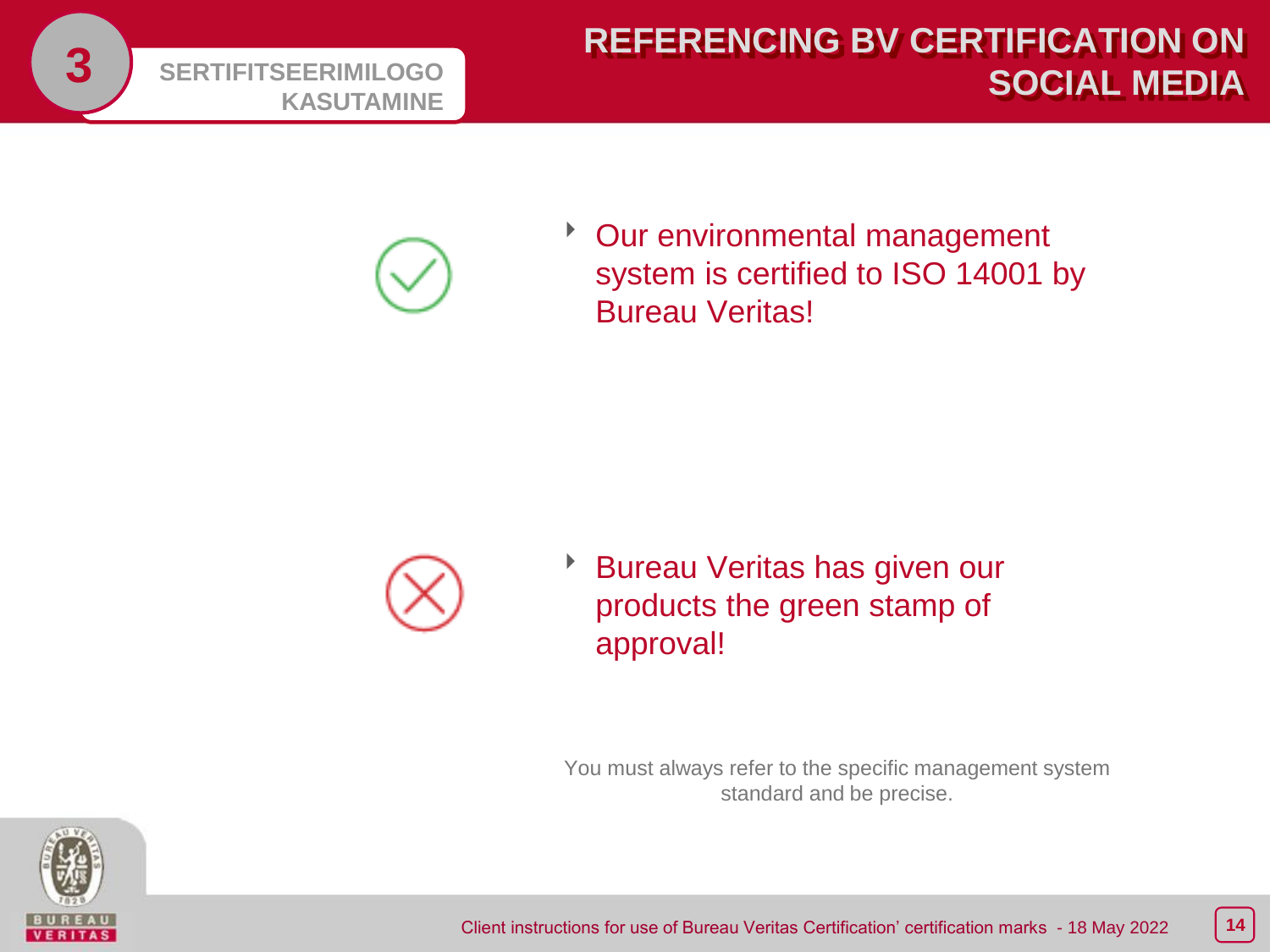# **CERTIFICATION MARKS**

## **USING THE REALLY CONSUMER SEXAMPLE OF LETTERHEAD**



Paris, 01.12.05

M. Jacques Roberts Lorem ipsum dolor 321, Belle Avenue 75018 Paris

#### M Roberts,

Lorem ipsum dolor sit amet, consectetur adisping elit, sed diam nonnumy velit ut tempor incidunt ut labore et dolore magna aliquam enim ad minim veniam, qui nostrud exercitation allamcor per voluptate velit esse molestaie cinsequat, illum dolor. Lorem ipsum dolor sit amet, autem consectetur sed diam nostrud uit exercitation allamcor per voluptate vellit esse molestaie cinsequat

Adisping elit, sed diam autem nonnumy velit ut tempor incidunt ut labore et dolore magna aliquam enim ad minim veniam, qui nostrud uit exercitation allamcor per voluptate vellit esse molestaie cinsequat, illum dolor.

Lorem ipsum dolor sit amet, consectetur adisping elit, sed diam nonnumy velit ut tempor incidunt ut labore et dolore magna aliquam enim ad minim duis veniam, qui nostrud exercitation duis allamcor per voluptate velit sed diam.

I autem nonnumy velit ut tempor incidunt ut labore et dolore magna aliguam enim ad minim veniam, qui nostrud uit exercitation. Lorem ipsum dolor sit amet, consectetur autei adisping elit

Velit ut tempor incidunt ut labore et dolore sed diam autem nonnumy velit ut tempor incidunt ut labore et dolore magna aliquam enim ad minim veniam, qui nostrud uit exercitation allamcor per voluptate vellit esse molestaie cinsequat.

Consectetur adisping elit, sed diam nonnumy velit ut tempor incidunt.



Roger Waters Président-directeur général



Velit ut tempor incidunt Kut labore et dolore sed diam autem nonnumy velit ut tempor incidunt ut labore dolore ma ed diam autem nogn et dolore sed diaa quam enim ad minim veniam, qui nostrud uit exercitation allamcor per voluptate vellit esse molestaie cinsequat.